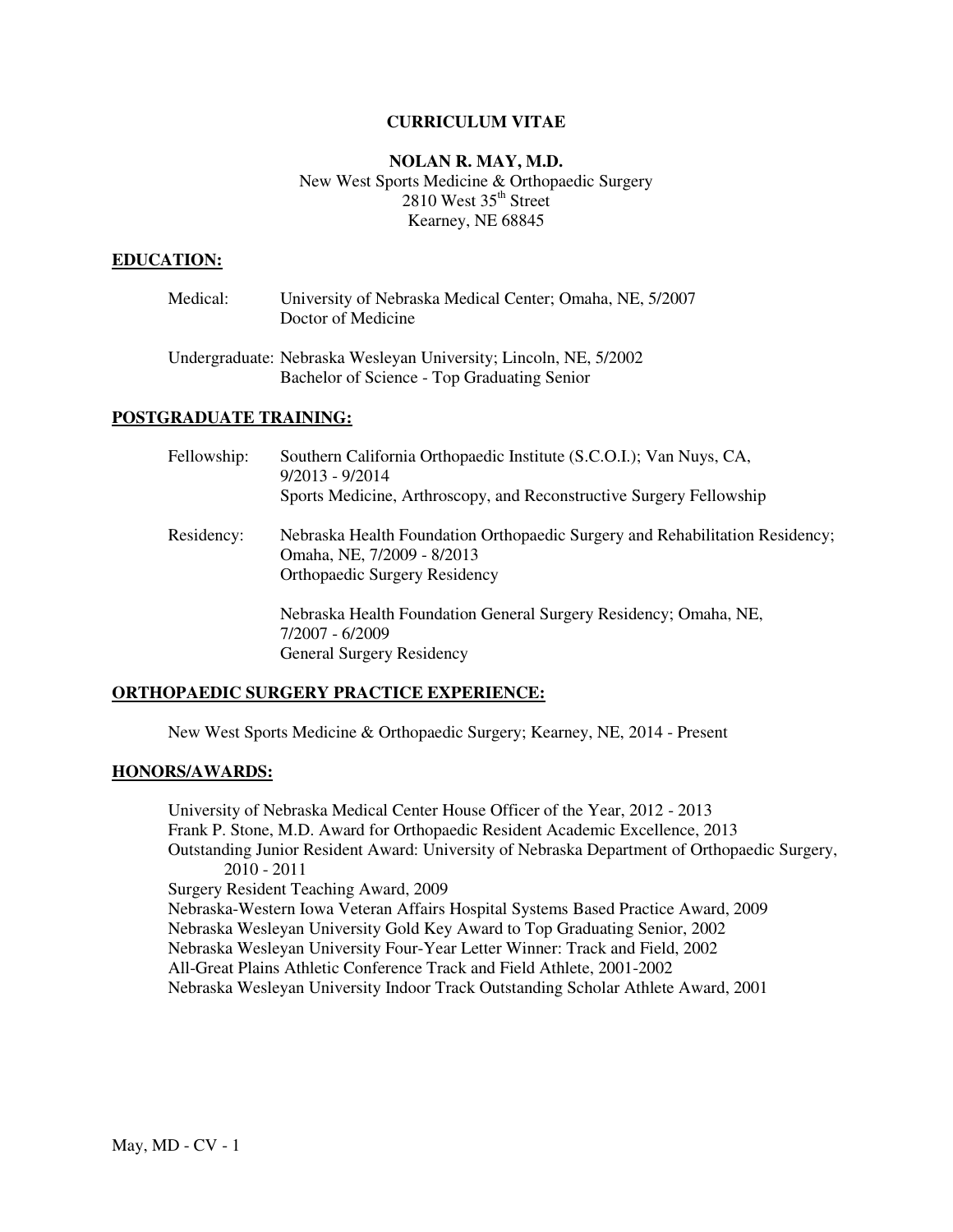## **ACADEMIC PRESENTATIONS, PAPERS, AND BOOK CHAPTERS**

- May, NM., Snyder, SJ.: Arthroscopic Extra-Cellular Matrix Rotator Cuff Replacement/Augmentation. In Ryu, Angelo, Abrams (editors). The Shoulder: AANA Advanced Arthroscopic Surgical Techniques. Slack Incorporated/Publishing
- May, NM., Ferkel, RD.: Evaluation of Return to Play Following Modified Brostrom Lateral Ankle Ligament Reconstruction. Southern California Annual Fellows Day. Los Angeles, CA, 6/2014
- May, NM., Guanche, C.: Fascia Iliaca Compartment Block for Hip Arthroscopy: A Double Blind, Randomized, Controlled Trial. Southern California Annual Fellows Day. Los Angeles, CA, 6/2014
- May, NM.: Sports Related Head Trauma. SCOI Sports Medicine Talk. Van Nuys, CA, 3/2014
- May, NM.: Overuse Injuries of the Upper Extremity in the Young Athlete. University of Nebraska Medical Center Orthopaedic Residency, 7/2013
- May, NM.: Scapular Dyskinesis. University of Nebraska Medical Center Orthopaedic Grand Rounds. Omaha, NE 12/2012
- May, NM., Vincent, S., High, R., Walker, CW., Manzer, MN., Apker, KA., Fehringer, EV.: Less than 100% Bone Support May Not Be Associated with Radiolucencies with a Partially Cemented Glenoid Component. Annual Orthopaedic Resident Research Forum. Omaha, NE, 11/2012
- May, NM.: Orthopaedic Drill Bits and K-Wires. University of Nebraska Medical Center Orthopaedic Grand Rounds. Omaha, NE, 3/2012
- May, NM., Vincent, S., High, R., Walker, CW., Manzer, MN., Apker, KA., Fehringer, EV.: Less than 100% Bone Support May Not Be Associated with Radiolucencies with a Partially Cemented Glenoid Component. Annual AAOS Meeting Poster Presentation. San Francisco, CA, 2/2012
- May, NM., Vincent, S., High, R., Walker, CW., Manzer, MN., Apker, KA., Fehringer, EV.: Less than 100% Bone Support May Not Be Associated with Radiolucencies with a Partially Cemented Glenoid Component. Presented by senior author (EVF) at Closes ASES Meeting; White Sulphur Springs, West VA, 10/2011
- May, NM.: Sport Related Concussions. University of Nebraska Medical Center Orthopaedic Grand Rounds. Omaha, NE, 9/2011
- May, NM., Hess, R., Vernon, BV.: Introduction to Orthopaedics. UNMC Community Academy Presentation. Omaha, NE, 5/2011
- May, NM.: Shoulder Injuries in the Throwing Athlete. University of Nebraska Medical Center Department of Orthopaedics Upper Extremity Conference. September, 2010
- May, NM.: Shock in the Trauma Patient. Nebraska Medical Center General Surgery Residency Topic Review Presentations. Omaha, NE, 9/2009

May, MD - CV - 2